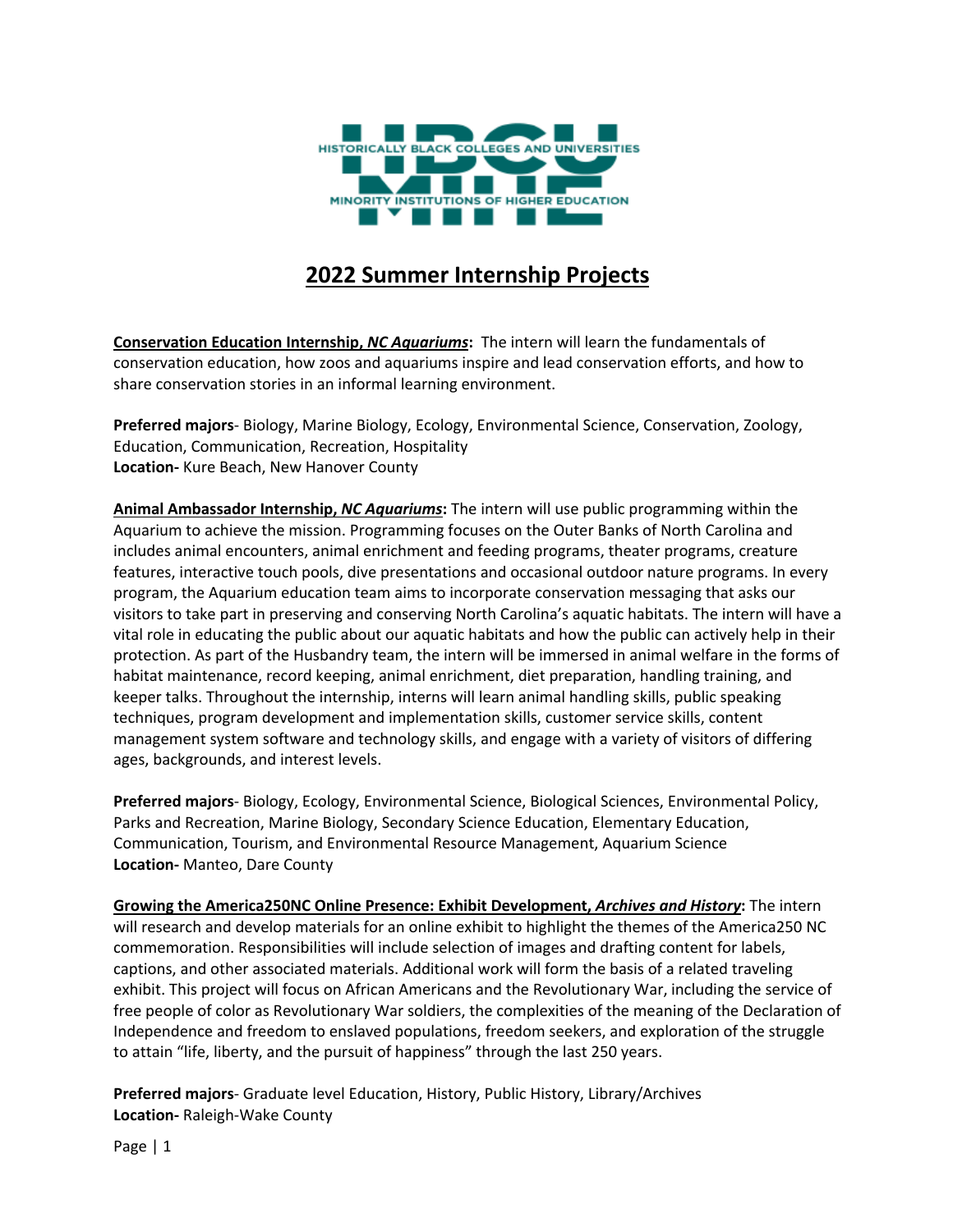**Community Records Liaison,** *Archives and Records***:** The internship will provide an opportunity for the State Archives and the Government Records Sections to adapt workshop materials and curriculum, currently used to train and aid state agencies and local governments agencies, to better service a broader audience throughout rural North Carolina. For broader accessibility, our resources are provided in digital and virtual formats which connects us to counties and municipalities all over the state but not all regions find digital media accessible or easy to use- this intern would redevelop existing curriculum and online tutorials into a tangible toolkit that can be supplied to counties and municipalities in rural North Carolina to help reach our underserved populations. In addition to those local governments, we would like this project to also branch out to community organizations that would also be interested in adopting these records management techniques to ensure that their records endure.

**Preferred majors-** History, Public History, Communications, Public Administration, Education, Marketing, Law/Pre-Law, Library/Information Science **Location-** Raleigh, Wake County

**Oral History Intern,** *Archives and Records***:** The intern will assist the Oral Historian in the collection, arrangement, description, and promotion of Oral History holdings throughout the state.

**Preferred majors**- Bachelor's degree in history, public history, communications or similar, minimum. Working toward a master's degree in public history, library science, or similar, preferred. **Location-** Raleigh-Wake County

**Processing Records on Migrant Labor 1940-1965,** *Archives and Records***:** Increase access and discovery for government records pertaining to migrant workers in North Carolina, a group historically underrepresented in our holdings, through processing, description, and outreach conducted on relevant State Agency records.

**Preferred majors**- Library Science, History, Public History, English, Political Science, Liberal Arts, Women's Studies, American Studies, African American Studies, Government **Location**- Raleigh-Wake County

**Historical Research for Digital Publications,** *Historic Resources***:** The project seeks to enhance the variety and depth of historical content published on the digital platform, MosaicNC. This platform houses digital documentary editions of historical governors, colonial records, and other topical projects.

**Preferred majors**- History, Library Science **Location-** Raleigh-Wake County (Hybrid)

**Historic Interpreter I,** *Historic Sites***:** Through this internship, the individual will have the opportunity to learn about the core values of museum interpretation and education. The intern will be working on as a member of a committee to develop new interpretive avenues focusing on Fort Fisher's African American history, developing educational hands-on activities for summer programming, and historical interpretation.

**Preferred majors**- History, Public History, Elementary Education, Middle School Education, High School Education

**Location-** Kure Beach, New Hanover County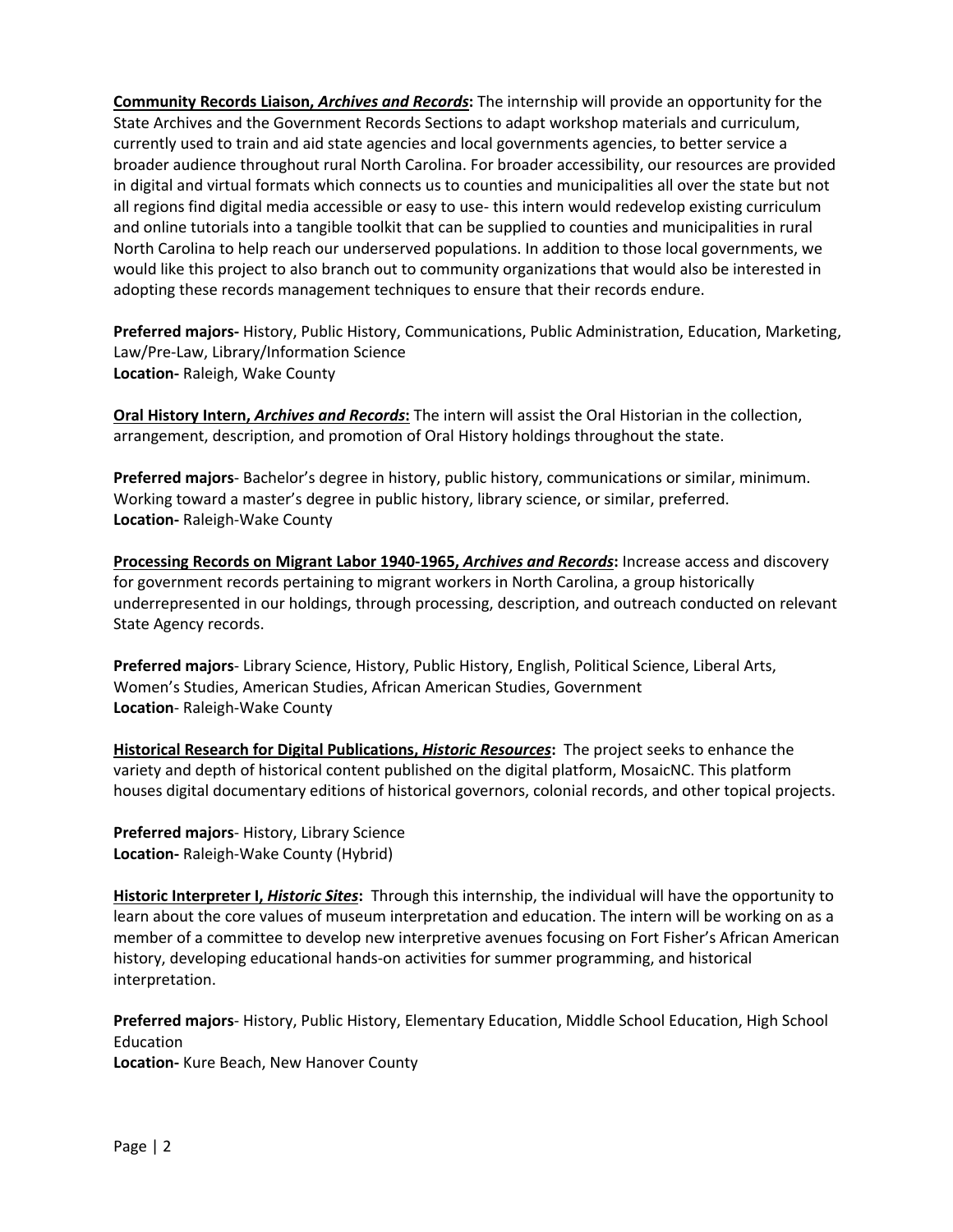**From Naming to Knowing: Uncovering the Capitol's Enslaved Laborers,** *Historic Sites***:** The purpose of this internship is to contribute to this project through archival research, cataloging and documenting source material, and writing profiles of individuals based on primary source research.

**Preferred majors**- History, Public History, Secondary Education, Political Science, Journalism, American Studies, African American Studies. **Location-** Raleigh-Wake County

**Assisting with the Conservation of Artifacts from the La Concorde/Queen Anne's Revenge Shipwreck,**  *NC Historical Resources***:** The intern will help progress the conservation of artifacts from one of North Carolina's most significant archaeological sites: the wreck of Blackbeard's flagship Queen Anne's Revenge, formerly the French slave ship La Concorde.

**Preferred majors**- Anthropology, Archaeology, Chemistry, Museum Studies, History **Location-** Greenville, Pitt

## **Helping to Tell the Stories of the Inhabitants of the Hart House, Historic Stagville, through Artifact**

**Analysis,** *NC Historical Resources***:** The intern will catalog and analyze the material culture collection from a recent (2021) archaeological excavation that took place at the Hart House, a nineteenth-century structure located at Historic Stagville (Durham County, NC). Documentary research and on-site travel to Stagville will also be undertaken to assist in developing a broader understanding of the site, its occupants, and how they interacted in both a local and regional sphere. The intern will gain knowledge and first-hand experience of how artifacts are properly curated and how associated digital and paper records are maintained by the Office of State Archaeology.

**Preferred majors-** Archeology, Museum Studies, History

**Location-** Raleigh, Wake County

**Classification Review,** *DNCR Human Resources***:** The intern will analyze specific classifications (Museum Curators, HR Tech II's, or Historic Site managers) to ensure positions fall within the parameters of the classification.

**Preferred majors**- Business Administration; Human Resources; Research **Location-** Raleigh-Wake County

**Conservation Stewardship,** *Land and Water Stewardship***:** The intern will monitor land protection agreements and become familiar with land conservation and stewardship Perform other ad hoc duties and analyze as necessary.

**Preferred majors:** Natural Sciences, Botany, Biology, Conservation/Land Management, Agriculture, Resource Economics **Location:** – Raleigh, Wake County

**Translation and Transcription of Spanish Materials for Access and Community Engagement,** *DNCR Marketing and Communications***:** The intern will build out fall and winter digital content campaigns that align with internal marketing initiatives.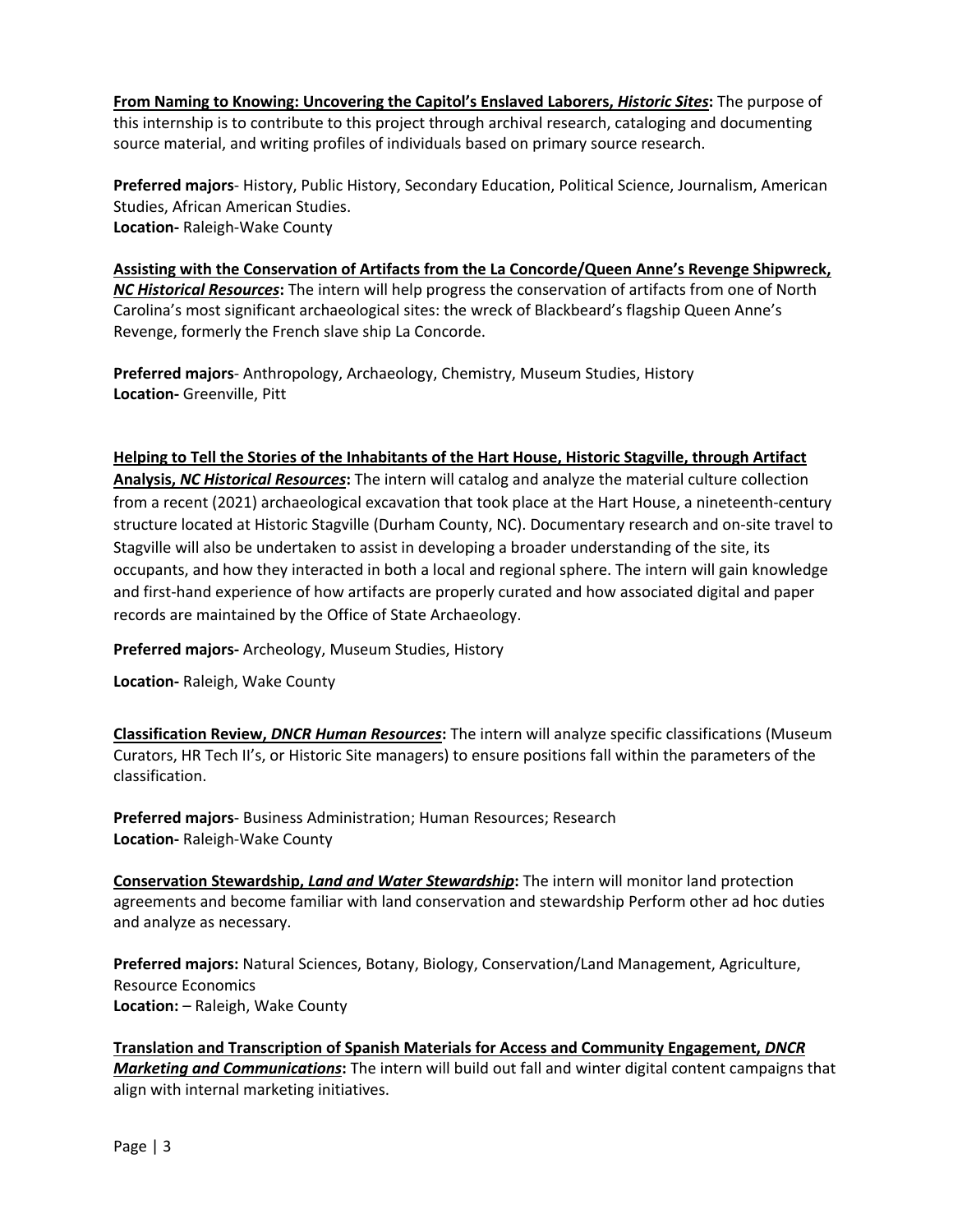**Preferred majors**-, Marketing, Communications, Journalism, Digital Marketing **Location-** Raleigh-Wake County

**Outdoor Recreation Marketing Assistant,** *DNCR Marketing and Communications***:** The intern will provide content programming, logistical and administrative support to the DNCR's marketing team.

**Preferred majors-** African American Studies, Communications, Journalism, Video Production, Education, English, Marketing, Outdoor Recreation, Administration, Management, Nonprofit Management **Location-** Raleigh, Wake County

**Video and Photo Production Media Management,** *DNCR Marketing and Communications***:** The intern will create video assets to support DNCR initiatives and marketing campaigns. Work with Marketing Department writers, graphic designers, and multimedia specialists to create storyboards, shoot and edit video and produce final assets for publication on YouTube and various social media platforms

**Preferred majors-** Communication **Location-** Raleigh-Wake County

**Public Science Event Intern,** *NC Museum of Natural Sciences***:** The intern will have two exhibits developed, tested, and recorded in preparation for Museum public science events (Bug Fest, Astronomy Days, Darwin Day, Reptile and Amphibian Day or Triangle SciTech Expo).

**Preferred majors**- Any science or education **Location-** Raleigh-Wake County

**NC Green Book Project: Essays on Oasis Spaces in North Carolina,** *NC African American Heritage Commission***:** The intern will write three (3) essays based on research obtained on sites and businesses in North Carolina that are listed in The Negro Motorist Green Book, a travel guide and tool of resistance designed to confront the realities of racial discrimination in the United States and beyond.

**Preferred majors**- History, Africana Studies, English, American Studies, Anthropology, Sociology, and Education **Location-** Raleigh-Wake County (Virtual)

**Research at the NC Aquariums,** *NC Aquariums:* The intern will gain hands-on experience working on various conservation research projects at the North Carolina Aquariums lab at the NCSU Center for Marine Sciences and Technology in Morehead City, NC. Because we have a variety of ongoing projects, students would have some choices of research projects. Our aim is to offer a wide range of experiences, including field work in coastal habitats, with a diversity of conservation projects.

**Preferred majors**- Biology/Ecology, Marine Biology, Animal Behavior, Zoology, Environmental Science **Location-** Morehead City, NC

**Historic Interpretation Team Member***, NC Historic Sites***:** The intern will facilitate professional development and networking opportunities while promoting exposure to and engagement in visitor services to diverse audiences at Town Creek Indian Mound State Historic Site.

**Preferred majors-** History or humanities-based field such as: Museum studies, Anthropology, History, Public History, Archaeology, American Indian Studies, Cultural Studies, Historic Preservation, Education, etc.

Page | 4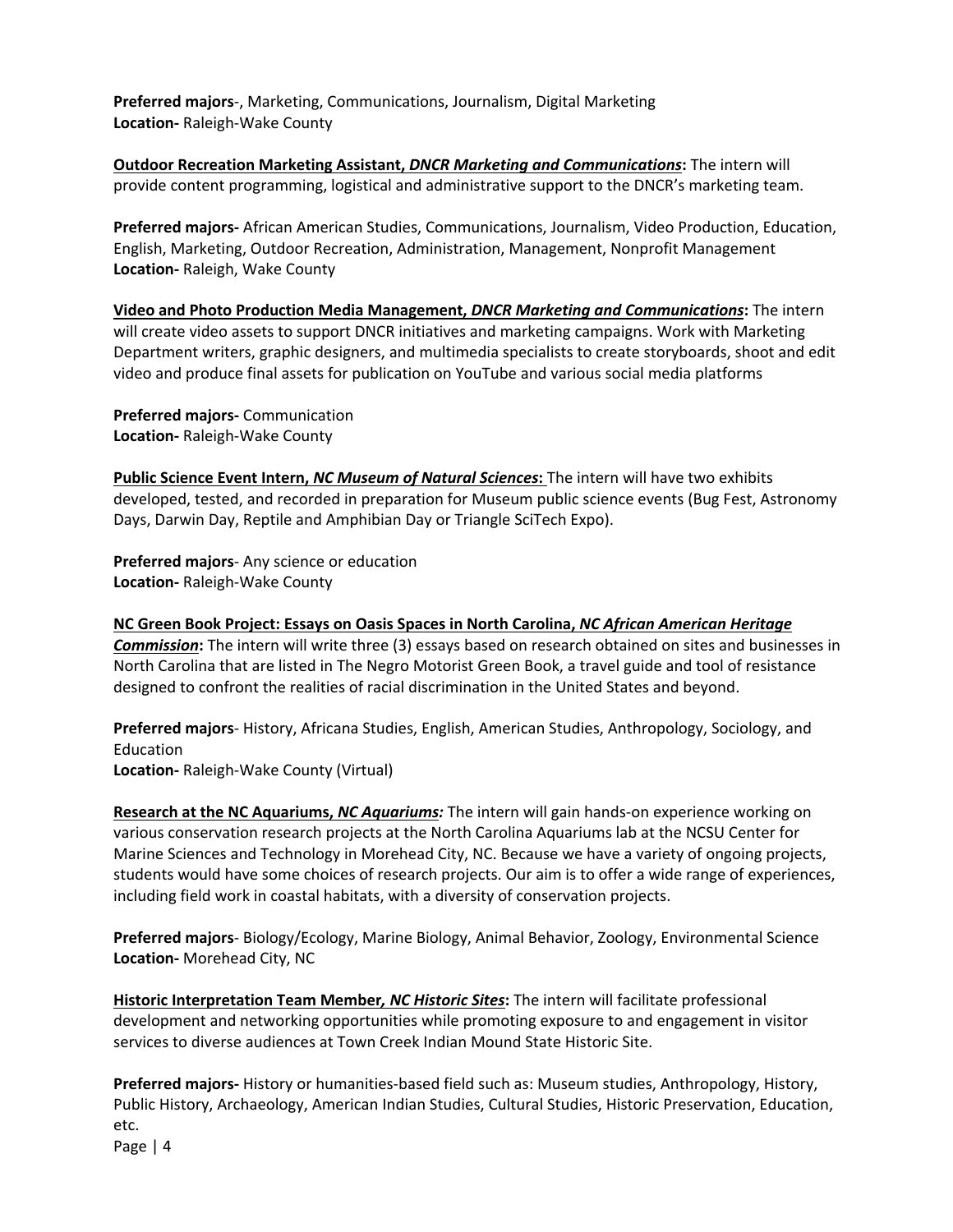**Location-** Mount Gilead, Montgomery County

**Research and Interpretation at the Museum of the Cape Fear Historical Complex,** *NC Museum of History***:** The intern will research and develop new interpretation for the Museum of the Cape Fear, focusing on people of color living and working in the Fayetteville area during the first part of the twentieth century. The scope of this project will be determined by the interest of the intern. Interpretation developed will be suited for in person and/or virtual visitors. **Preferred majors-** History, Education, Sociology, Communication, Media, Public History **Location-** Fayetteville, Cumberland

**Outreach & Audience Engagement,** *NC Museum of Art***:** The Intern will assist in planning events and program structure for teen programs at the museum.

**Preferred majors-** Studio Art, Art History, Art Education, Hospitality, Museum Studies **Location-** Raleigh, Wake County

**Studying Human and Animal health with the Genomic & Microbiology Research Lab and Veterinary Sciences,** *NC Museum of Natural Science***s**: The intern will conduct online research about health relevant to the Museum's Live Animal Collection, zoonotic diseases, and human health. The intern will experience clinical veterinary work and related molecular biology experiments in the Genomics & Microbiology Research Lab.

**Preferred majors**- Biological, Medical, or Veterinary Sciences, Genetics, Microbiology, Animal Science, Zoology, Ecology **Location-** Raleigh, Wake County

**Merchants Millpond Natural Resource/Park Operations Intern,** *NC State Parks***:** The intern will implement and enhance the Invasive Species program at Merchants Millpond State Park and Salmon Creek State Natural Area. **Preferred majors** -Parks and Recreation, Biology, Environmental Science, Education, Outdoor Recreation, Botany, Forestry, Wildlife Management, or closely related field. **Location-** Gatesville, Gates County

**New River State Park Natural Resource Management Internship,** *NC State Parks***:** The intern will coordinate and assist with ongoing natural resource management and associated resource management projects at New River State Park.

**Preferred majors**- Biology, wildlife management, parks and recreation management, environmental studies, natural resource management **Location-** New River State Park, Laurel Springs, NC

**Animal Behavior and Keeper Internship: Chimpanzees, Lions, and Lemurs,** *NC Zoo***:** The intern will be trained in and assist with daily routine care of the animals (chimpanzees, lions, and lemurs), as well as help with public interactions and record keeping. The position will also include training in animal behavior research where the candidate will collect behavioral data on our troop of chimpanzees, addressing behavior and welfare questions.

Page | 5 **Preferred majors**- biology, animal science, pre- veterinary, psychology, animal behavior, and/or anthropology. **Location:** Asheboro, Randolph County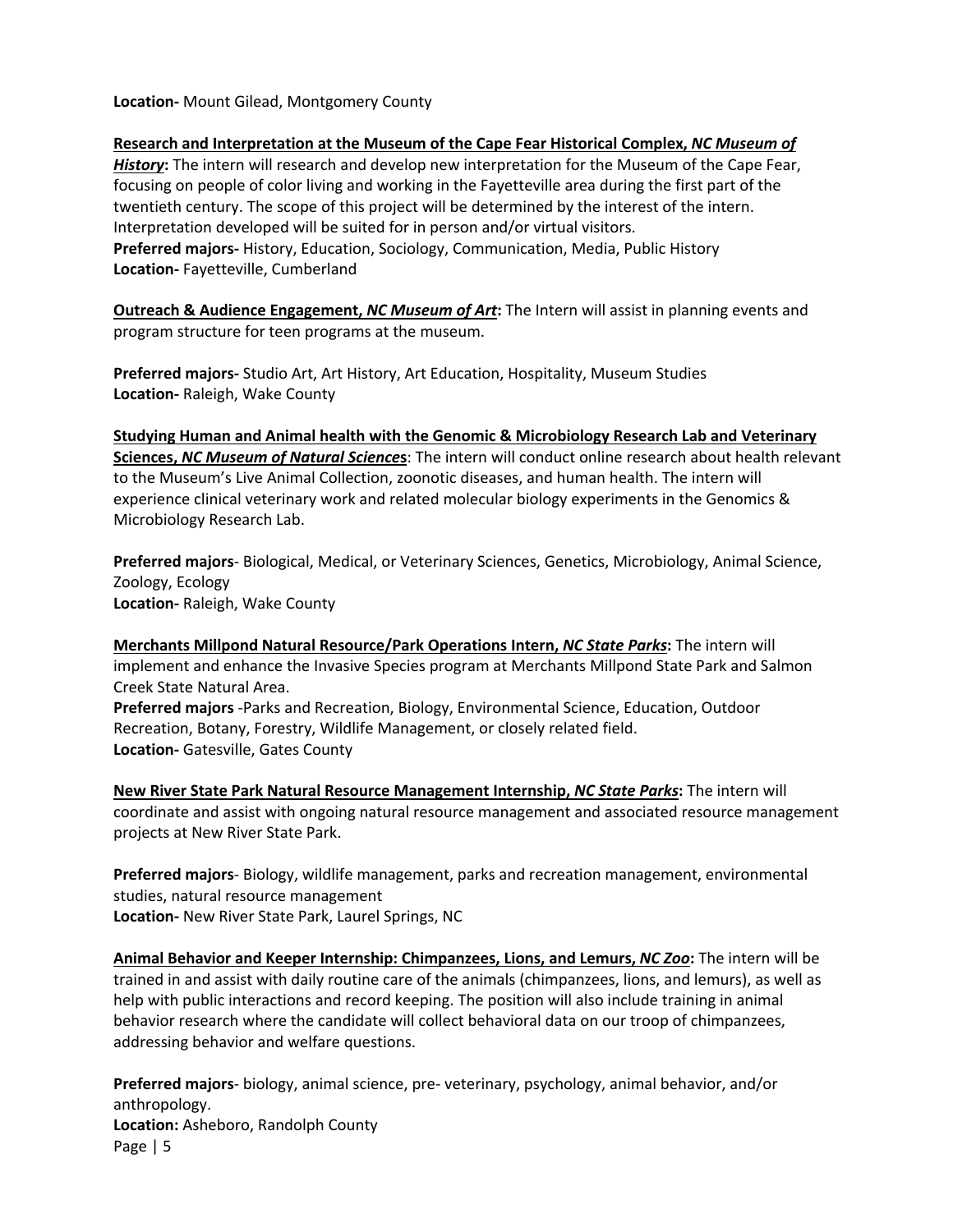**Animal Behavior and Keeper Internship: Gorillas and Baboons,** *NC Zoo***:** The intern will be trained in and assist with daily routine care of the animals (gorillas and baboons), as well as help with public interactions and record keeping. The position will also include training in animal behavior research where the candidate will collect behavioral data on our troop of gorillas addressing behavior and welfare questions.

**Preferred majors**- biology, animal science, pre- veterinary, psychology, animal behavior, and/or anthropology.

**Location:** Asheboro, Randolph County

**Wild about Nature Summer Programs Specialist,** *NC Zoo***:** The intern will research, develop, and implement three developmentally appropriate environmental education programs and three outdoor recreation events that offer a progression of introduction to playful inquiry, citizen science, and exploration and discovery of the local outdoor environment. These programs will be conducted for our Wild about Nature early childhood summer campers as well as our Nature Rocks Diversity and Inclusion summer programs. The intern will also adapt a program so that it can be used as a learning activity for the Playful Pedagogy professional development trainings for formal and non-formal educators. To complete their project, we have designed the Wild about Nature internship to provide participants with practical learning experience and knowledge in nature play and playful learning practices and informal environmental education program development and implementation.

**Preferred majors**- Early Childhood, Child Development and Family Studies, Education, Environmental Education, Parks and Recreation (Leisure Studies) **Location:** Asheboro, Randolph County

**Arts in Education/Artists & Organizations Internship,** *NC Arts Council***:** The intern will provide administrative and logistical support, as well as program development for the NC Arts Council's statewide grant programs, artist professional development and support services, and arts in education initiatives.

**Preferred majors**- Performing or Visual Arts; Arts Administration; Education; Humanities; Social **Location:** Flexible

**Educational Programs Intern,** *NC Museum of History***:** This internship will provide an intern with the opportunity to support Museum Education Section staff with museum programming happening here at the Museum and virtually.

**Preferred majors-** Education (Early Childhood, Elementary, or Secondary Education Concentrations), History or Public History **Location-** Raleigh, Wake County

**Exhibit and Education Program Design,** *NC Museum of Natural Sciences***:** The intern will engage diverse audiences with new education programs and exhibitions.

**Preferred majors**- Ecology, Agriculture Science, Extension Education, Communications, History, Sociology, Biology, Environmental Science, Conservation, Natural Resources and Wildlife Management, Parks and Recreation **Location:** Whiteville, Columbus